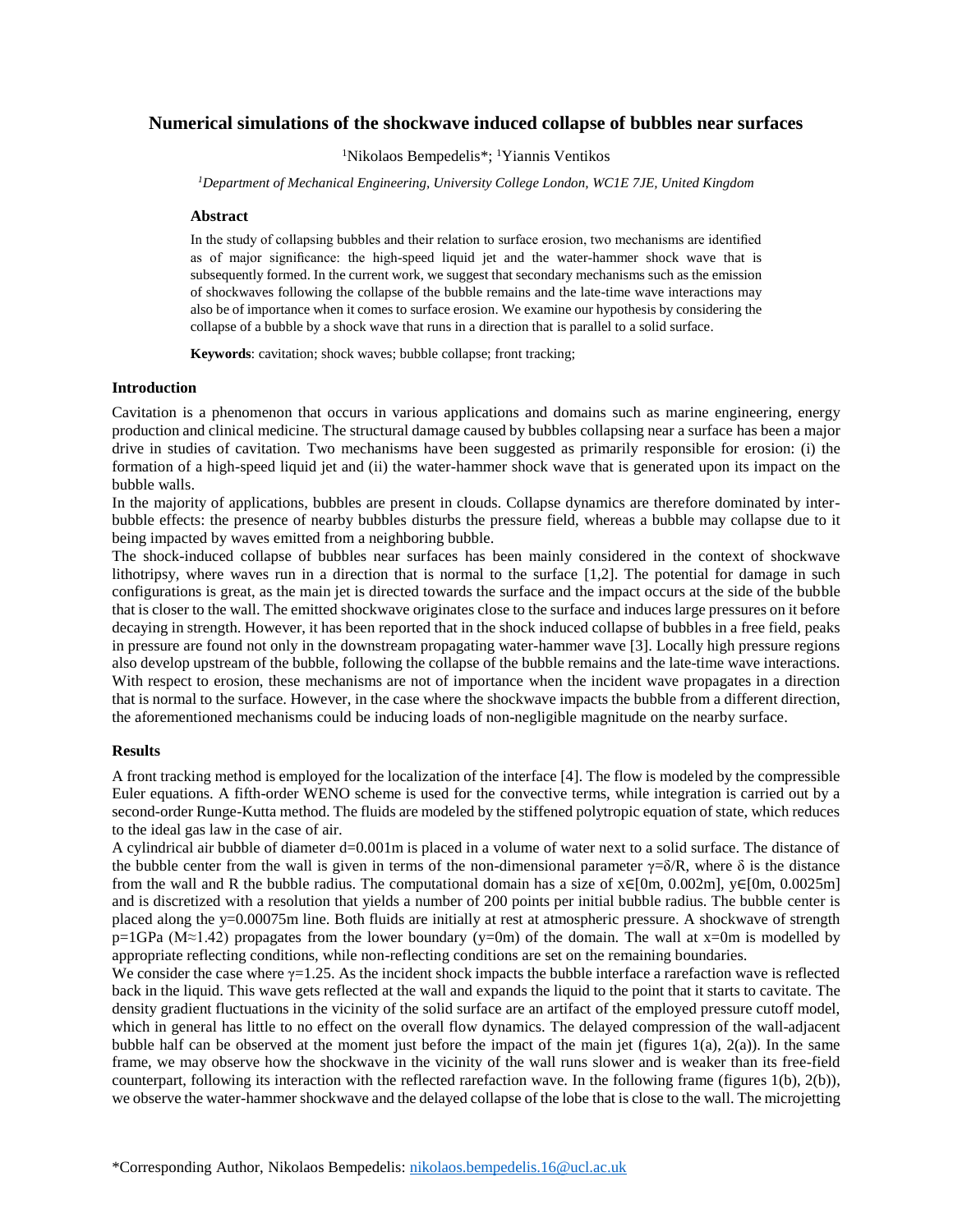

Figure 1:Magnitude of density gradient contours at various time instants after shock impact,  $\gamma$ =1.25. (a)  $t=660$ ns, (b)  $t=820$ ns, (c)  $t=940$ ns, (d)  $t=1010$ ns, (e)  $t=1120$ ns, (f)  $t=1340$ ns.

that is formed following the impact of the main jet at the bubble walls is observed on the wall-adjacent lobe only, as it has already impacted the sides of the wall-distal lobe, which is subsequently getting collapsed by the water-hammer shockwave. In the third frame (figures 1(c), 2(c)), the flow field is depicted right before the water-hammer wave impacts the wall. The waves that were formed upon the collapse of the wall-adjacent lobe follow shortly after, and are shown to interact with the reflected water-hammer shock and the wall at the fourth frame (figures 1(d), 2(d)). The gas in the wall-distal lobe has started expanding, whereas its motion is strongly vortical. The region of cavitating liquid is reduced as the water-hammer shockwave traverses it and raises the pressure. The bubble remains get compressed once again by the reflected shocks. In the final frame (figures  $1(f)$ ,  $2(f)$ ), we observe the waves running along the solid surface while decaying in strength. Strong interactions and reflections have ceased. Due to the multiple interactions and shock passages, the gas in the wall-adjacent lobe does not expand as its right counterpart.

The interface of the bubble is depicted in figure 3 at four different instants after shock impact (starting from the moment of jet impact on the bubble wall and following increments of 100ns). In these figures, results from simulations with different stand-off parameters have been superposed on those from a bubble collapsing in a free field. We observe that the dynamics of the first phase (i.e. until the jet impact) are not severely altered. Even though the wall-adjacent lobe is compressed with delay, there is no significant effect on the time that the jet takes to impact the far bubble wall. However, in later stages, the delay gets pronounced for the dynamics of both lobes. As the stand-off parameter decreases, the generated vorticity is reduced. In the case where  $\gamma = 1.02$  the wall-adjacent upper half of the bubble is practically stagnant. As a result, cavitation is observed only upstream of the bubble. In general, the patterns of the collapse are similar for all stand-off parameters; they just manifest in different intensity and dynamics.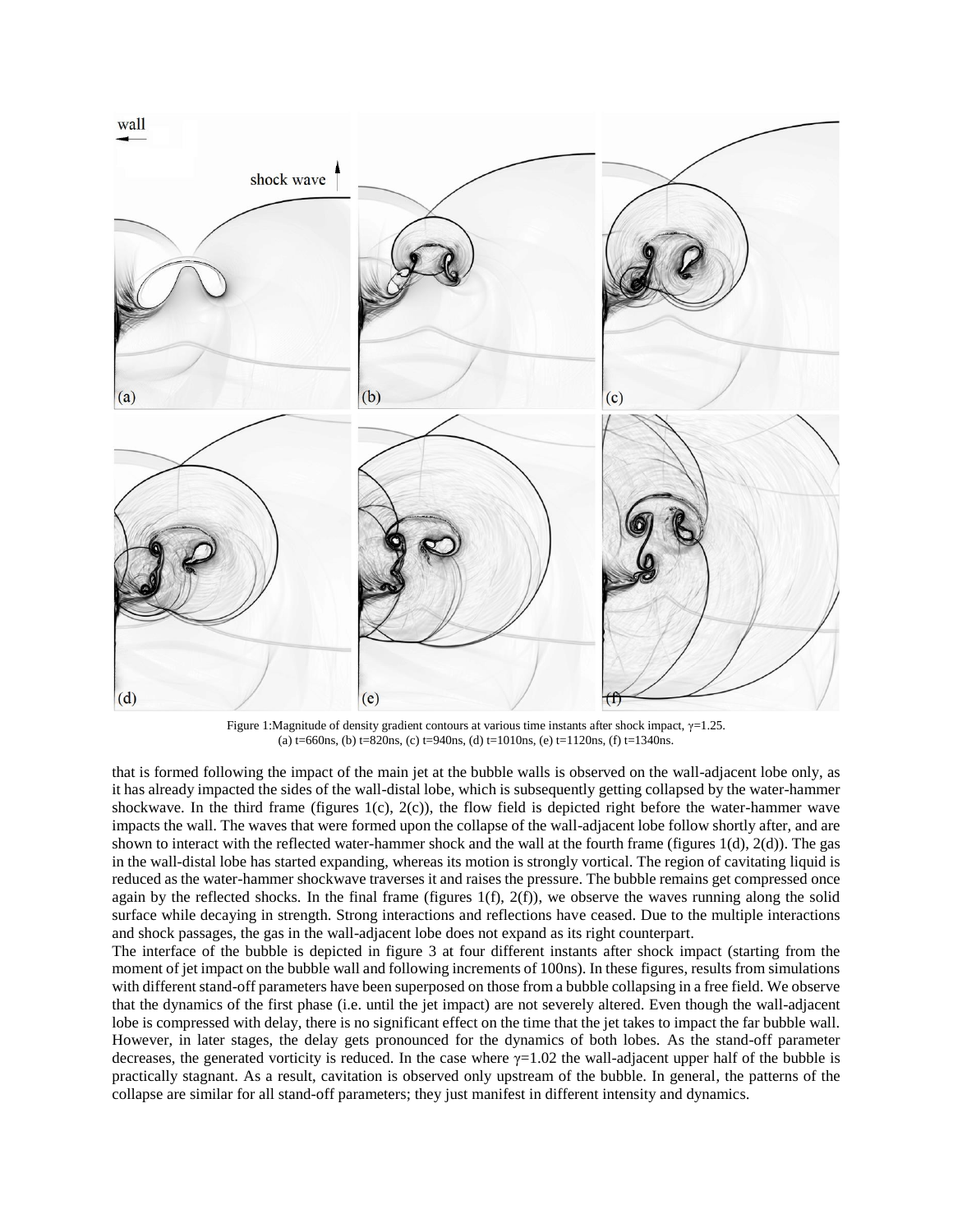

Figure 2: Pressure contours and velocity vectors at various time instants after shock impact, γ=1.25. Regions of cavitation are shown in white. (a)  $t=660$ ns, (b)  $t=820$ ns, (c)  $t=940$ ns, (d)  $t=1010$ ns, (e)  $t=1120$ ns, (f)  $t=1340$ ns.

With respect to erosion, the pressure induced on the wall along time is presented in figure 4. Although the plotted results are from the  $\gamma=1.25$  case, the same mechanisms may be identified in all other simulations. However, their relative importance, magnitude and dynamics vary with the stand-off parameter  $\gamma$ . A first load is induced on the surface following the impact of the water hammer shockwave (at t=960ns after shock impact). However, this is not a direct impact as in the normal-to-the-wall collapse, and the resulting pressures are weak. The wall experiences a first significant pressure load when impacted by the waves formed during the collapse of the wall-adjacent bubble half (around  $t=1000$ ns after shock impact). The intensity of these waves at impact is increasing as the bubble gets closer to the wall. This is expected as the waves originate closer to the wall and have therefore not significantly decayed in strength. Prior to impacting the wall, these waves might experience an increase in strength, in case of interaction with the reflection of the water-hammer shockwave. The peak in the load around  $t=1120$ ns occurs after this type of interaction. At later times, the interactions continue as the waves run along the wall. However, all these late-time interactions and reflections are of lower intensity and the waves propagate away from the wall while decaying in strength.

The maximum wall pressures recorded for all simulated stand-off parameters are presented in figure 4. The results are compared against the respective normal-to-the-wall collapse configurations. The induced pressures are clearly not negligible in magnitude but are smaller than a direct water-hammer shock impact by a percentage of about ≈50-60%.